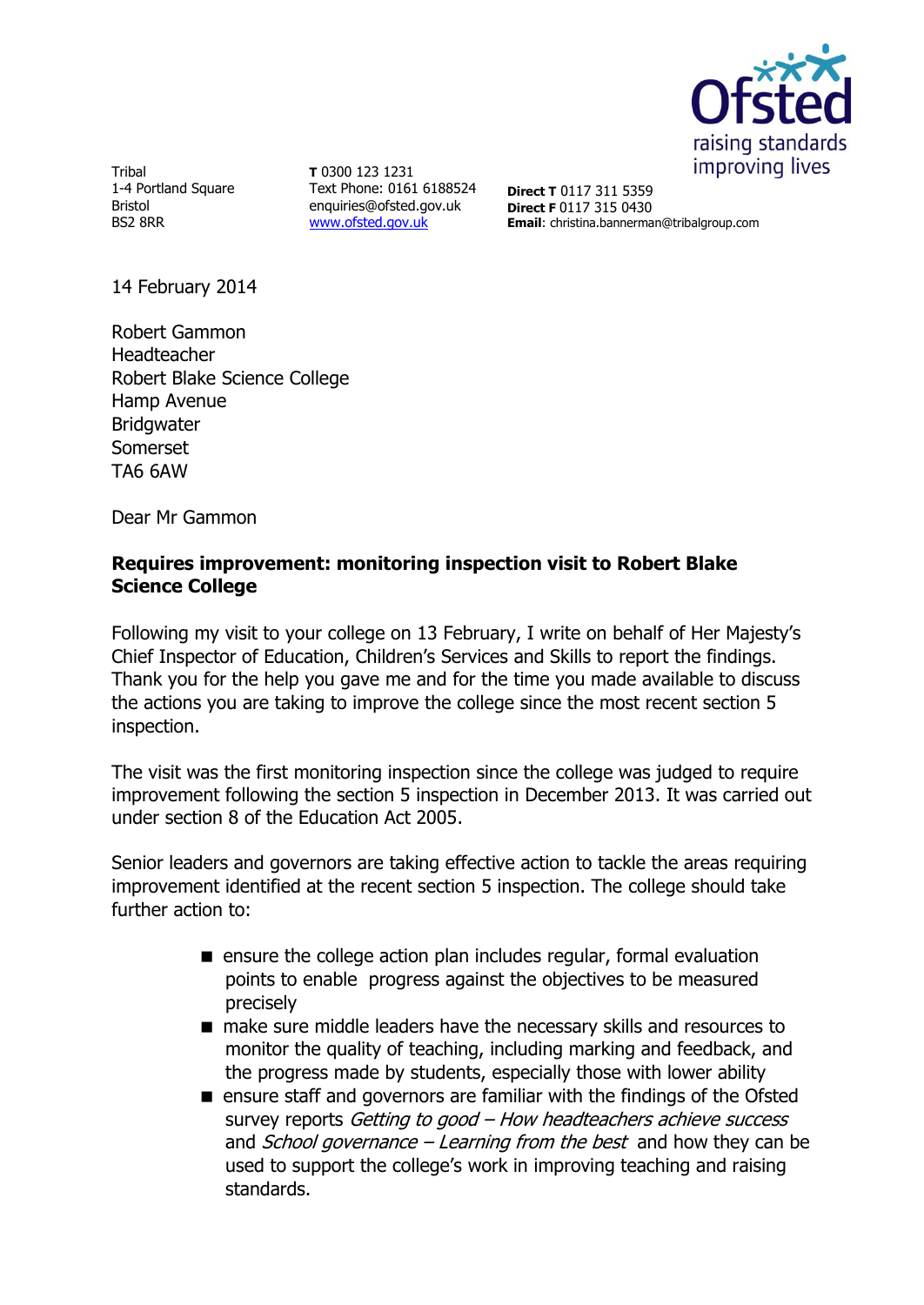

# **Evidence**

During the visit, meetings were held with you, the Chair of the Governing Body, the senior leadership team and a number of middle leaders to discuss the action taken since the last inspection. In addition, I held telephone discussions with the college's improvement partner and a representative of the local authority. I also toured the college with you and visited a number of lessons. Various documents were evaluated including the action plan drawn up following the last section 5 inspection

# **Context**

Since the last inspection the college has completed the reorganisation of provision for students with special educational needs. This has included the appointment of a deputy special educational needs coordinator and a parent and family support adviser. In addition, the roles of learning support assistants (LSAs) have been reviewed to enhance specific responsibilities within teams.

# **Main findings**

The college's action plan is effectively linked to the recommendations in the inspection report. Priorities for improvement are suitably detailed, key personnel identified, the resources required are noted and success criteria outlined. However, although there are stated review dates for each objective, these are not sharply focused on clearly defined and, where appropriate, measureable outcomes to support the effective evaluation of progress.

Under your leadership, senior and middle leaders and the governing body display a strong commitment to improve the achievement of all students. This has focused, correctly, on developing provision for lower ability students and those with special educational needs. The provision for these students has been re-structured with a stronger role for LSAs working in teams with specific responsibilities for a range of support. Recent appointments include team leaders for LSA teams, a parent and family support adviser and a deputy special educational needs co-ordinator. The restructuring will be complete by the beginning of the summer term.

Senior leaders have worked well to refine the system for tracking students' progress with a focus on developing procedures which can be used easily by staff in order to plan lessons and assess outcomes. An example of this are the learning profiles which give a clear breakdown of the assessments and specific needs of each student and are easily available to staff. Middle leaders noted that this was having a positive effect on the planning of work for groups and individuals. The tracking systems in place readily provide good quality information on the progress made by individuals, class groups and year cohorts and this information is increasing being used by senior leaders to develop appropriate provision and hold staff to account.